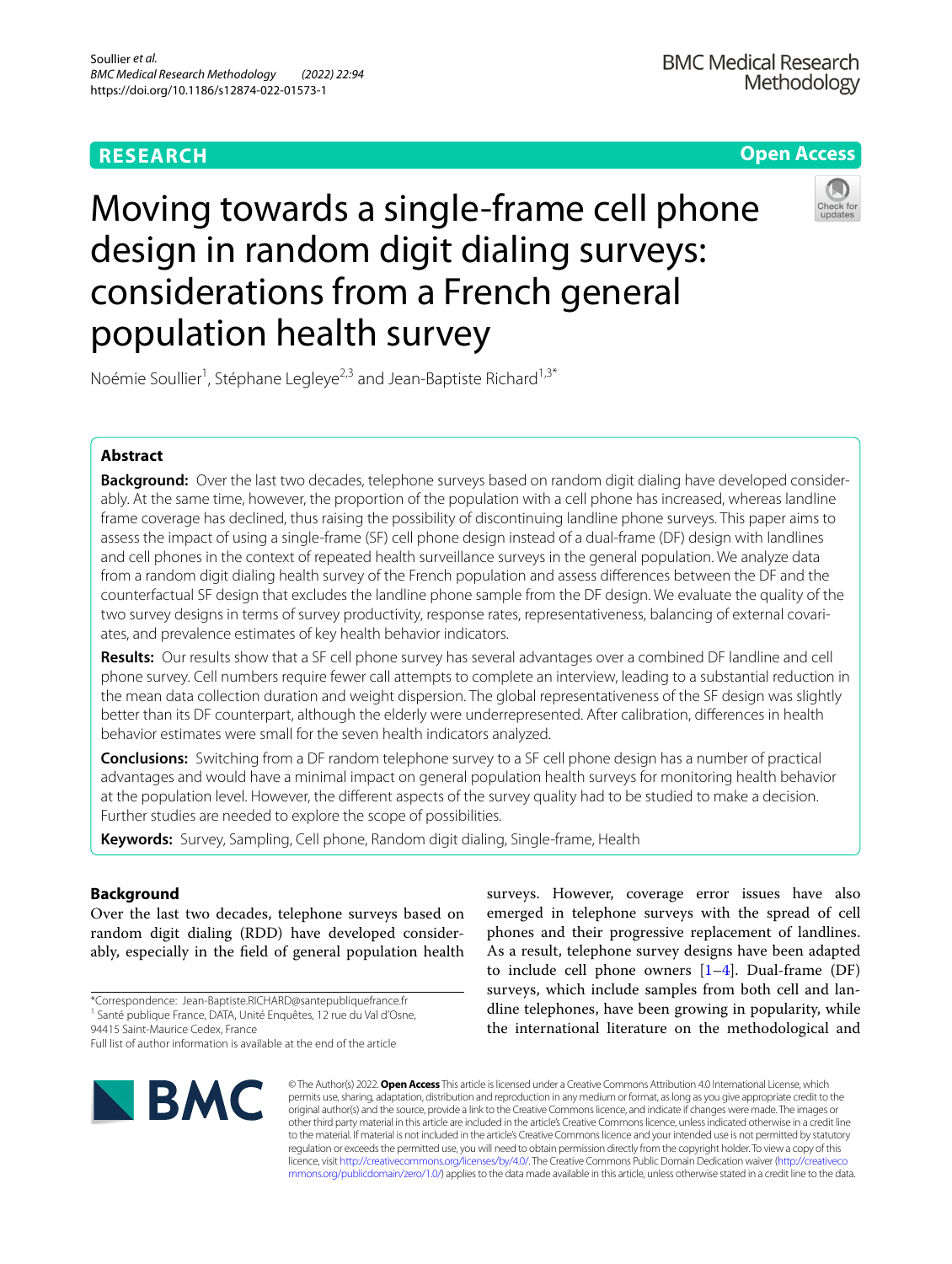practical challenges associated with these changes has developed considerably in recent years [[5](#page-9-2)[–14](#page-10-0)].

Several considerations could suggest to use cell phone only surveys. First, the equipment rate in cell phone is currently very high. Indeed, smartphones are now owned by about 80% of the population of the higher ranked western countries since 2017 (UK, Germany, USA, the Netherlands, Sweden, Belgium, France) (source Pew Research Center<sup>1</sup>). On the opposite, landline equipment, which was the norm few decades ago, has decreased continuously and is expected to continue decreasing even further in the coming years, as we observe the emergence of cell-phone only respondents, that is, individuals who never use their landline despite having an active number and who cannot be reached by landline sampling frames [[15,](#page-10-1) [16](#page-10-2)]. In France, the last Information and Communication Technologies (ICT) survey conducted by the French national statistical institute [[17\]](#page-10-3) shows that in 2021, 99% of the population owns a telephone (be it a cell phone or a landline phone), 96% owns a cell phone and 77% of the population owns a landline telephone.

Furthermore, several well-identifed limitations of cell phone interviews have diminished in recent years: poorer interview quality (poorer communication, shorter interview duration), higher cost per interview, lower response rates, higher refusal rates, and so on [\[15](#page-10-1), [18\]](#page-10-4). With the growing experience in cell phone interviews, several benefts are even appearing. First, a cell phone sample offers the possibility of sending an SMS to each generated number, whereas for landline phone numbers, only addresses listed in the telephone directory can receive an invitation [\[19\]](#page-10-5). Other benefts derive from the fact that cell phones are personal equipment, thus allowing a single-stage design to directly interview the person who picked up the phone. By contrast, contacting individuals on landline phones implies a two-stage sampling design (sampling telephone numbers and then sampling a single respondent among the eligible persons in the household). Moreover, whereas respondents with both a landline and a cell phone may have diferent responses depending on the frame from which they are selected, less social desirability bias has been found with mobile phone interviews [[20\]](#page-10-6).

These changes impact the risk-benefit ratio of interviewing respondents on landline phones versus cell phones. Recent studies have assessed the feasibility of using a single-frame (SF) cell phone design that excludes the landline phone sample [[21,](#page-10-7) [22\]](#page-10-8). In SF designs, it is easier to defne a design weight, as each person can only be sampled one way. Also, a SF cell phone design means a single-stage design, which implies less variability of the design weights, thus resulting in a better accuracy of estimates. Additionally, this reduces the duration of the interview contact phase dedicated to the household screening. By contrast, a single-stage cell phone design does not cover people only equipped with landline telephone, which could lead to diferences in sample representativeness compared to the DF design as well as diferences in the survey estimates. While the aim of maximizing the population coverage rate continues to favor DF designs, recent results have suggested that moving to a SF cell phone design should be considered for public opinion surveys or subgroups such as young adults [\[22,](#page-10-8) [23](#page-10-9)].

Apart from the productivity gained from the use of cell phones, which is well known to polling organizations that conduct dual-frame telephone surveys, the abovementioned studies provide evidences in favor of a SF cell phone design but mostly in the context of the USA. Would these conclusions be valid in other cultural contexts? The differences in cell-phone equipment rates between the USA and most western European countries are quite small and decreasing over time (see above). But using cell phones to conduct surveys is still not as common in Europe as in the USA, the equipment rate by age is certainly not the same and many uncertainties remain. In France, according to the last ICT survey, cell phone equipment is not evenly distributed in the population: the equipment rate decreases with age (from 99% in the 15–29years old to 80% in the 75 years old and more), and increases with educational degree (from 87% in those with primary education only to 96% in those with a secondary degree and more than 98% among those having at least 3 years of University). In France, excluding the landline numbers from the sampling frame may thus alter the estimates of specifc health risk factors, as part of the elderly and the less educated and affluent people would be excluded of a cell phone only design. Moreover, regarding health topics, previous works have highlighted diferences between landline and cell phone users in terms of health behaviors such as alcohol consumption, tobacco use or physical activity, and these diferences were not totally explained by diferences in socio-demographic characteristics taken into account in the weighting strategy  $[24-30]$  $[24-30]$ . The gain or loss in representativeness of the target population and the changes in outcome estimates of interest thus need a precise quantifcation. European health survey designers are eager to get conclusive evidences in their countries.

The aim of this article is to assess the impact of using a counterfactual SF cell phone design in the context <sup>1</sup> https://www.pewresearch.org/global/2019/02/05/smartphone-ownership-is-<br>
of a repeated health surveillance survey in the general

<span id="page-1-0"></span>[growing-rapidly-around-the-world-but-not-always-equally/](https://www.pewresearch.org/global/2019/02/05/smartphone-ownership-is-growing-rapidly-around-the-world-but-not-always-equally/).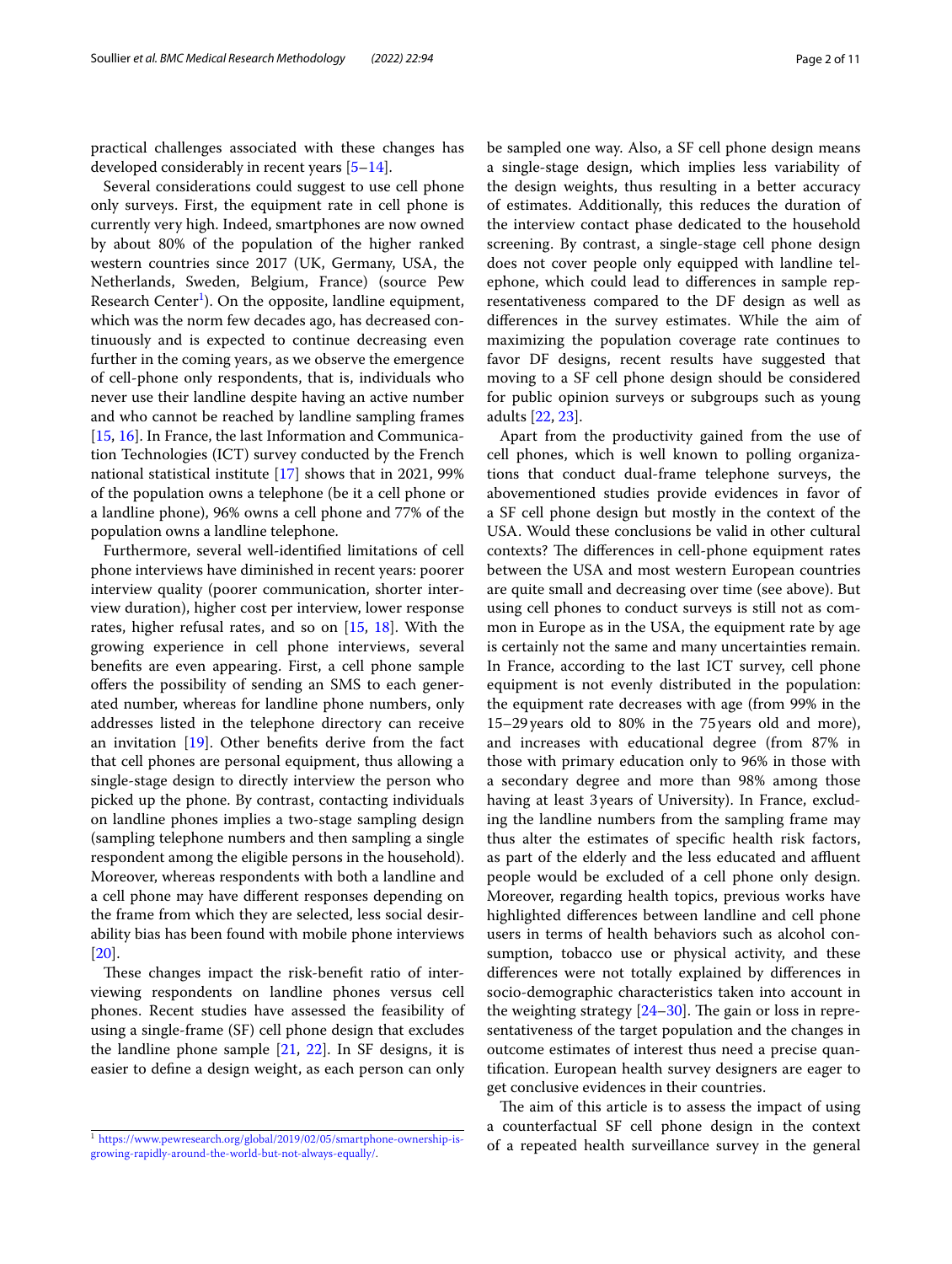population whose sample was actually collected using a DF design. Several important issues need to be considered here: the sociodemographic characteristics of a cell phone sample among 18–75year-olds and the representativeness of the reference population, weighting consequences, the impact on health estimators, and the accuracy of the results used to monitor public health policies. In particular, identifying whether this alternative design underrepresents particular groups is especially important, since health indicators and some risk factors are distributed unevenly across the socioeconomic gradient.

This analysis is conducted in terms of survey productivity including response rates, balancing of the sample in terms of calibration covariates (representativeness), balancing of external covariates, and prevalence estimates of key health indicators.

## **Methods**

The French Health Barometer is a repeated health telephone survey that has been conducted in the general French population since 1992 by Santé publique France, the national public health agency, allowing trends in health risk behaviors to be measured. To meet the challenge of adequately covering the population, the sampling design of the Health Barometer survey has regularly evolved. From 1992 to 2005, it used a SF directory-based survey of landline phone numbers. From 2005 to 2014, the survey used a screening approach with a disjoint DF sample of landline telephones and cell phone-only owners. Since 2014, an overlapping DF design of landline and cell phone numbers has been implemented using RDD [[26\]](#page-10-12). Considering the recent evolutions in telephone usage, we question whether it is time to stop contacting people on landlines. It is therefore necessary to evaluate the impact of such a change on our estimates.

## 1. Health Barometer data and design weight

The 2017 French Health Barometer survey used the RDD method, and included a respondent sample of 25,319 people aged 18 to 75years, living in France, non-institutionalized, and speaking French. Interviews were conducted using computer-assisted telephone interviewing. Participation was anonymous and voluntary. In accordance with the guidelines of the French Data Protection Authority (Commission Nationale de l'Informatique et des Libertés, CNIL), all subject included in this study gave their informed verbal consent to participate before the telephone interview.

The Health Barometer survey 2017 used an overlapping DF design of landline and cell phone numbers. For cell phones, the selected interviewee was the person who picked up the phone. For landline phones, the Kish selection method was used: it consists in listing all household members and then drawing randomly the person to interview among the eligible persons, with the same probability for each eligible person  $[31]$  $[31]$ . Thus, the sampling design was one-stage for cell interviews and twostage for landline interviews. Hereafter, the sampling frame is the list of generated telephone numbers.

Design weights, refecting the individual selection probability, were calculated for the DF sample (*df*) using information about the number of phone numbers generated, the number of phone numbers owned by the respondent (reported in the questionnaire), and the number of eligible persons in the household for landlines. Design weights are the inverse of the individual selection probability  $\pi_i^{df}$ , defined as:

$$
\pi_i^{df} = \frac{n_{LL}}{N_{LL}} * \frac{t_{LL}^i}{e_{LL}^i} + \frac{n_C}{N_C} * \frac{t_C^i}{e_C^i}
$$

where *i* denotes an eligible person;  $N_{LL}$  and  $N_C$  denote, respectively, the number of landline and cell phone numbers in the sampling frame;  $n_{LL}$  and  $n_C$  denote, respectively, the number of landline and cell phone numbers in the sample;  $t_{LL}^i$  and  $t_C^i$  denote, respectively, the number of landline and cell phone numbers leading to contact with person *i*;  $e_{LL}^{i}$  denotes the number of eligible persons per household for the landline number *i*, and  $e_C^i$  denotes the number of eligible individuals who use the cell number  $i\ (e_C^i = 1).$ 

## 2. Counterfactual cell-phone only design weight

For the purpose of this study, we created an "as-if" SF cell phone sample (*sf*) by selecting cell phone respondents of our survey, i.e. by excluding the landline phone respondents from the DF sample. These weights, computed for the cell phone respondents only, are the inverse of  $\pi_i^{sf}$ , with:

$$
\pi_i^{sf} = \frac{n_C}{N_C} * \frac{t_C^i}{e_C^i}
$$

## 3. Calibrated weights

The design weights (DF and SF) were then calibrated to adjust to the French population structure as reported by the Labor Force Survey (conducted by the French National Institute for Statistics and Economic Studies, INSEE) using the raking ratio  $[32]$  $[32]$ . The calibration covariates were gender by age, education level, size of household, urbanization, and region of residence. Note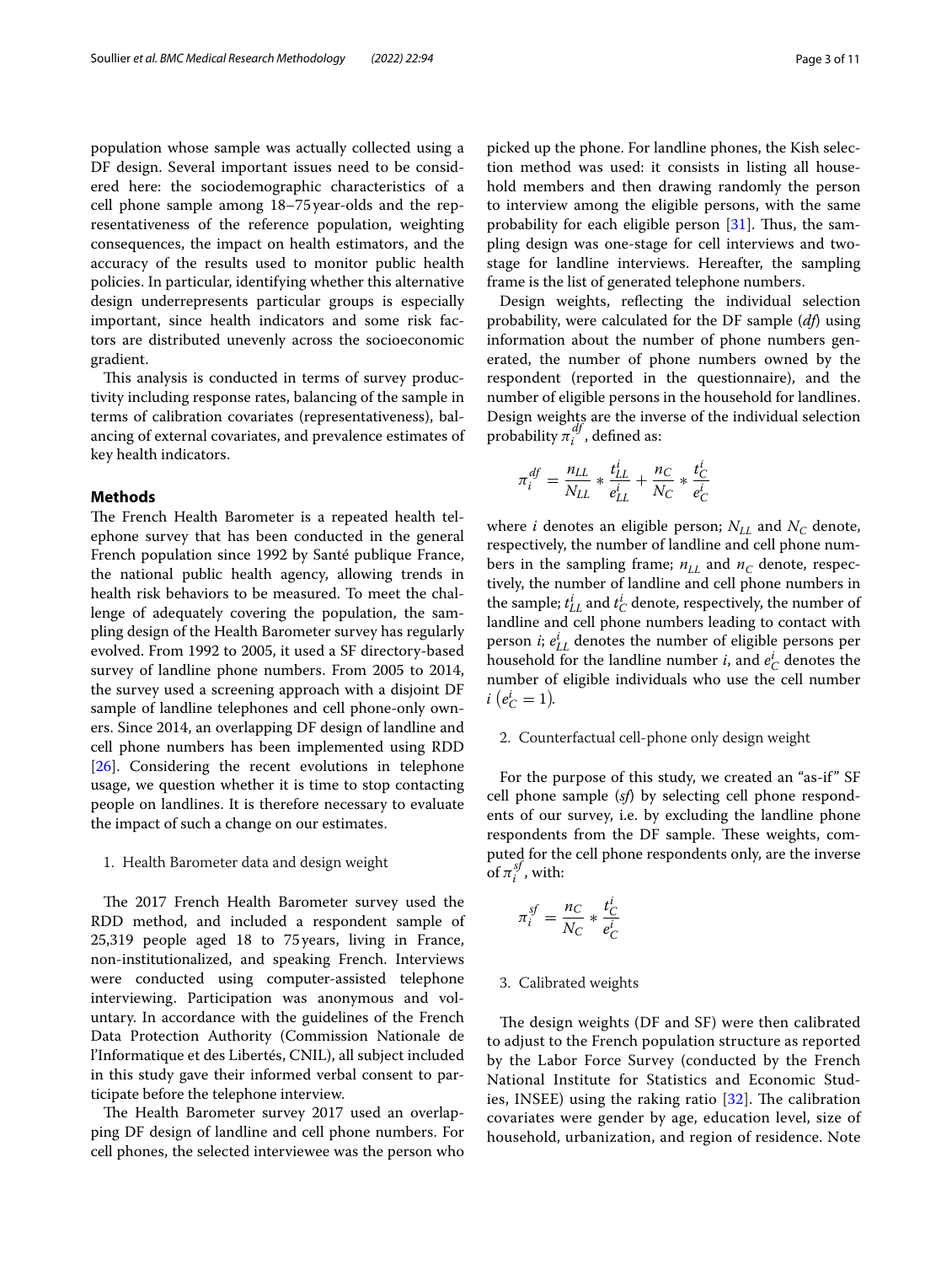that these variables include age and education that are prominent determinants of health behaviors [[33\]](#page-10-15) (see Table [1](#page-3-0) for details).

## 4. Impact of a SF cell phone design

To evaluate the impact of moving to a SF cell phone design in terms of efectiveness and related costs, we frst compared the performances of landline and cell phone interviews, using productivity criterions (interview duration, call attempts and generated phone numbers required to obtain an interview) and response rates. The original disposition codes used to calculate the response rates were mapped to the specifed codes and formula #3 of the American Association for Public Opinion Research (AAPOR) (The American Association for Public Opinion Research, 2016, Survey Outcome Rate Calculator 4.0.)

Second, we studied the representativeness of the current dual-frame design (DF) and the counterfactual single-frame (SF) cell phone design, by using the corresponding design weights defned above. For this purpose, we studied frst the balance of the efective DF and of the counterfactual SF samples to the population reference margins for each of the calibration covariates. The reference margins of the population for calibration covariates were taken from the 2016 Labor Force Survey conducted by INSEE, restricted to the same agerange  $(18-75)$  years old). The representativeness of each sample (DF and SF) was then also assessed for several external covariates using the corresponding calibrated weights. These external covariates were socio-demographic characteristics (occupational status and socioprofessional group), and a health-related outcome (visits to a family physician in the preceding year), for which a gold-standard was available. These gold standards were taken from the 18–75 years old population in the 2016 Labor Force Survey for employment status and socio-professional group, and from National Health Insurance data for visits to a family physician in the preceding year. To compare samples in a univariate approach, we used standardized distances *d* [[34\]](#page-10-16). For each variable category, a  $d_{category}$  was calculated as in formula ([1\)](#page-4-0) with  $p_A$  the prevalence in the reference population;  $p_B$  the weighted prevalence estimated in the sample;  $qA = 1 - pA$ ;  $qB = 1 - pB$ . The information was then summed up at the variable level using a mean of absolute values of *d* on all *m* categories. Finally, at the sample level, we summed up the distances with a mean of all *Dvariable*. Following Austin's recommendations [\[34](#page-10-16), [35\]](#page-10-17), we considered a value below 10% as refecting an acceptable balance.

<span id="page-3-0"></span>**Table 1** Distribution of calibration covariates in the reference population and standardized distances

|                                       | Reference<br>population<br>(%) | Dual-frame:<br>Combined<br>$(d^*)$ | Single-<br>frame: Cell<br>phone<br>$(d^*)$ |
|---------------------------------------|--------------------------------|------------------------------------|--------------------------------------------|
| Sample size                           |                                | 25,319                             | 15,602                                     |
| Sex                                   |                                | 5.6                                | 3.0                                        |
| Male                                  | 48.7%                          | $-5.6$                             | $-3.0$                                     |
| Female                                | 51.3%                          | 5.6                                | 3.0                                        |
| Age (years)                           |                                | 2.0                                | 2.7                                        |
| $18 - 24$                             | 11.2%                          | $-2.3$                             | 1.3                                        |
| $25 - 34$                             | 17.1%                          | 0.5                                | 5.2                                        |
| $35 - 44$                             | 18.5%                          | $-2.3$                             | 0.8                                        |
| $45 - 54$                             | 19.5%                          | $-1.5$                             | $-0.3$                                     |
| $55 - 64$                             | 18.2%                          | 2.6                                | 0.5                                        |
| $65 - 75$                             | 15.5%                          | 2.7                                | $-8.1$                                     |
| <b>Education level</b>                |                                | 10.3                               | 13.1                                       |
| Primary education                     | 13.3%                          | $-19.8$                            | $-22.9$                                    |
| Less than high school                 | 35.4%                          | $-8.9$                             | $-14.6$                                    |
| High school graduate                  | 20.4%                          | 3.2                                | 5.6                                        |
| 2 years post-secondary                | 12.8%                          | $-0.6$                             | 1.8                                        |
| 3-4 years post-secondary              | 7.6%                           | 22.4                               | 24.1                                       |
| $\geq$ 5 years post-secondary         | 10.5%                          | 6.6                                | 9.5                                        |
| Size of household                     |                                | 7.4                                | 5.0                                        |
| 1 person                              | 17.4%                          | 14.7                               | 12.3                                       |
| 2 persons                             | 34.2%                          | 2.5                                | $-2.3$                                     |
| 3 persons                             | 18.9%                          | $-6.0$                             | $-2.3$                                     |
| 4 persons                             | 19.3%                          | $-8.4$                             | $-5.4$                                     |
| $\geq$ 5 persons                      | 10.2%                          | $-5.5$                             | $-2.7$                                     |
| <b>Urbanization</b>                   |                                | 2.6                                | $2.5\,$                                    |
| Rural                                 | 24.0%                          | 2.3                                | $-2.8$                                     |
| < 20,000 inhabitants                  | 16.8%                          | $-0.8$                             | $-1.9$                                     |
| 20,000-99,999 inhabitants             | 12.1%                          | 2.1                                | 1.8                                        |
| 100,000-199,999 inhabitants           | 4.9%                           | 4.4                                | 4.8                                        |
| $\geq$ 200,000 inhabitants            | 25.7%                          | $-4.2$                             | $-1.4$                                     |
| Paris agglomeration                   | 16.6%                          | $-1.9$                             | 2.1                                        |
| <b>Region of residence</b>            |                                | 1.7                                | 1.7                                        |
| Ile-de-France                         | 19.0%                          | $-2.8$                             | 1.6                                        |
| Grand-Est                             | 8.6%                           | $-0.4$                             | $-1.9$                                     |
| Hauts-de-France                       | 9.3%                           | $-2.5$                             | $-2.4$                                     |
| Normandie                             | 5.1%                           | 1.3                                | $-0.8$                                     |
| Centre                                | 4.0%                           | $-1.0$                             | $-2.1$                                     |
| Bourgogne-Franche-Comté               | 4.4%                           | $-0.5$                             | $-1.7$                                     |
| Bretagne                              | 5.1%                           | 3.9                                | 3.2                                        |
| Pays de Loire                         | 5.7%                           | $-0.9$                             | $-2.6$                                     |
| Nouvelle Aquitaine                    | 9.2%                           | 1.0                                | 0.9                                        |
| Auvergne-Rhône-Alpes                  | 12.2%                          | 3.0                                | 1.8                                        |
| Occitanie                             | 9.1%                           | 1.4                                | 1.5                                        |
| PACA and Corse                        | 8.3%                           | $-1.5$                             | 0.2                                        |
| Mean D                                |                                | 4.9                                | 4.7                                        |
| R-indicator without interac-<br>tions |                                | 0.85                               | 0.89                                       |

Boldface entries correspond to results summed up at the variable level or to global distribution of the sample (mean D, R-indicator)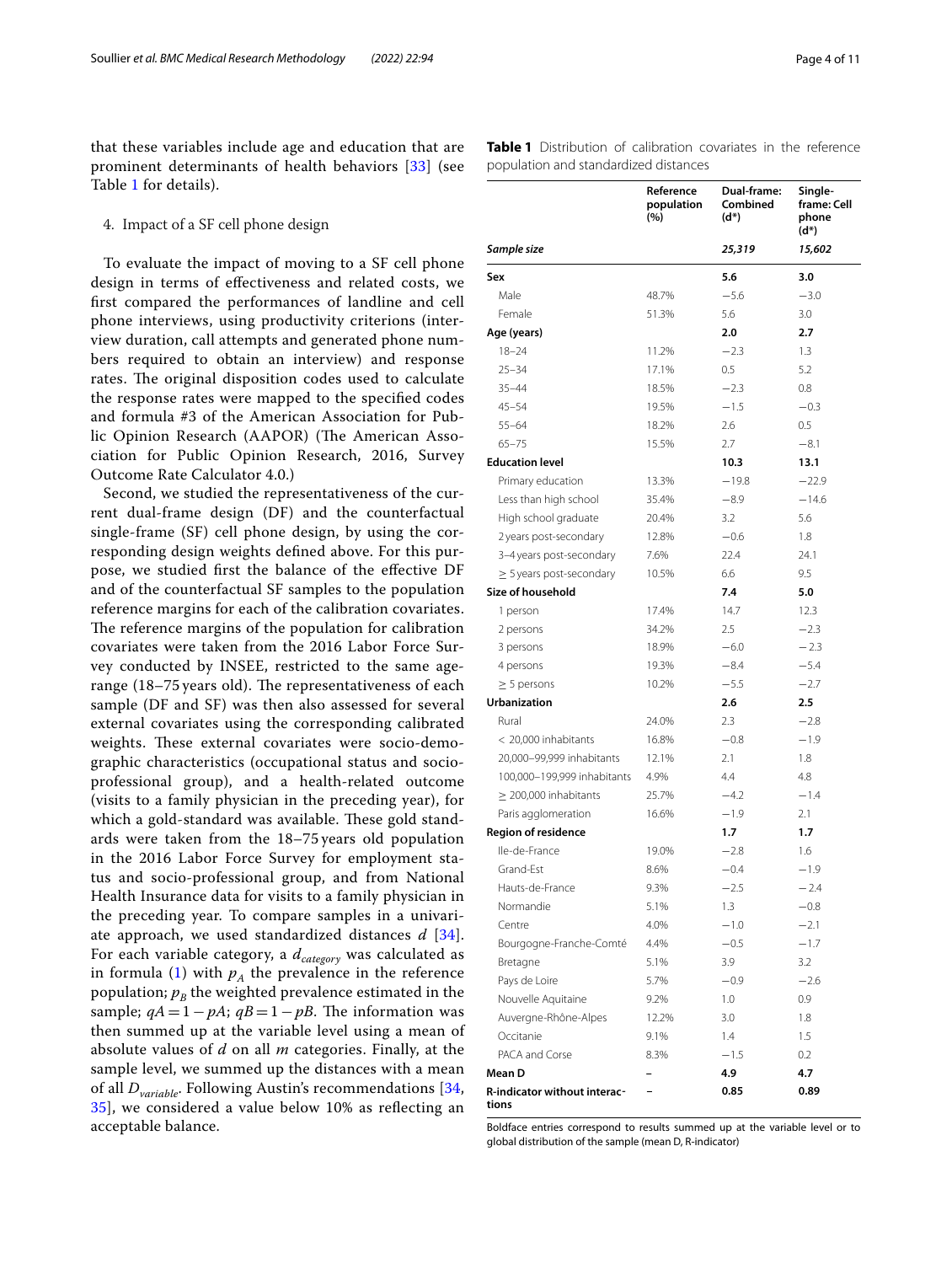$$
d_{category} = 100 \times (p_B - p_A) / \sqrt{(p_A q_A + p_B q_B)/2}
$$
\n(1)

To provide a multivariate insight into the global distribution of a sample, we used R-indicators [[36\]](#page-10-18), which were based on a response propensity model. R-indicators estimate the variation of the predicted probability of belonging to the studied sample instead of the benchmark sample, conditionally to the variables included in the model. R varies between 0 and 1; the higher the value, the better the balance conditionally to all variables. We computed a model without interactions. The 2017 annual census, which collected data on 6,162,026 individuals aged 18–75years living in non-institutionalized households, was used as the reference population to compute R-indicators.

In a third step, we analyzed the impact of switching to a SF cell phone design for seven health indicators: self-reported health status as "poor," chronic diseases, limitations in daily activities, obesity (body mass index  $\geq$ 30), physical inactivity (physical activity of at least 30 min less than once a month), daily cigarette smoking, and lifetime suicidal attempts. The first three indicators compose the Minimum European Health Module (MEHM), which is a standardized instrument used to monitor the diferent dimensions of health at national and international levels [[37](#page-10-19)]. For the mental health dimension, we chose lifetime suicidal attempts as France has one of the highest suicide rates in Europe [[38](#page-10-20)]. Finally, tobacco smoking and obesity were studied as important risk factors for a number of noncommunicable diseases, including cancer, diabetes and cardiovascular disease  $[39, 40]$  $[39, 40]$  $[39, 40]$  $[39, 40]$  $[39, 40]$ . These risk factors were described in previous studies to be inequitably distributed across the diferent socio-economic strata, that is obesity and tobacco smoking are concentrated in the least affluent and the least educated parts of the population, contributing to increase the social inequalities in health [[41–](#page-10-23)[43\]](#page-10-24).

We provided prevalence estimates calculated for the combined DF sample and the counterfactual SF sample using the corresponding calibrated weights. The health indicators were estimated for the whole population, and also for two age subgroups (18–30year-olds and 60–75year-olds) being respectively the most and the least equipped with cell-phones. To quantify the possible impact on the prevalence estimates, we used the relative difference between the combined DF sample  $(\bar{y}_{df})$  and the SF sample  $(\bar{y}_{sf})$ , defined as:

$$
Relative\ Difference = \frac{\overline{y}_{sf} - \overline{y}_{df}}{\overline{y}_{df}}
$$

<span id="page-4-0"></span>The sampling design impact was evaluated using the *deft* indicator, defned as the square root of the design efect for each health indicator:

$$
d e f t = \sqrt{\frac{\text{var}(\overline{y})}{s^2/n}}
$$

where var $(\overline{y})$  is the variance observed for *y* on the sample, *s* 2 is the variance estimated under a simple random sampling, and *n* is the sample size  $[44]$  $[44]$ . *s*<sup>2</sup> equals  $p(1-p)$  when *y* is a binary variable of proportion *p*. *Deft* shows how much the survey design impacts the sample standard error (SE), and consequently, the confdence intervals.

Calibrated weights were also compared between the combined DF sample and the SF sample using the max/ min ratio and the coefficient of variation, calculated as the ratio of the standard error over the mean.

Analyses were conducted using SAS 9.4 and Stata 14.2. Syntax used in the data analysis are provided in [Supple](#page-9-3)[mentary materials](#page-9-3). The data are available on request from the corresponding authors.

## **Results**

## 1. Performances of landline and cell phone interviews

The average survey duration was similar for both landline and cell phone interviews (31.3min and 32.8min, respectively). The longer contact phase for the landline interviews (due to the thorough screening for the Kish selection) was offset by the longer questionnaire for the cell phone interviews (due to the younger age of the cell phone respondents to whom more questions were asked, essentially relating to tobacco and alcohol consumption). The contact and screening phases were on average 2.3min shorter in the cell phone interviews.

The average number of calls required to obtain a complete interview was also similar between the samples (9.0 for cell phone interviews vs 9.5 for landline interviews). However, contacting younger respondents (18–34years) required fewer call attempts to cell phones on average  $(9.6 \text{ vs } 11.9)$ . This difference was less pronounced for 35–54years-old (9.4 vs 10.6 call attempts) and reversed for 55–75year-olds (8.3 vs 7.9 call attempts).

The productivity of telephone numbers also favored cell phones: on average, 16.5 landline phone numbers were needed to complete an interview vs 6.4 for cell phone numbers. Three reasons may explain this result: the higher percentage of non-working numbers in the landline frame (50% vs 33%), the two-stage sampling design on landline phones which could require another call to reach the interviewee selected by the Kish method if it is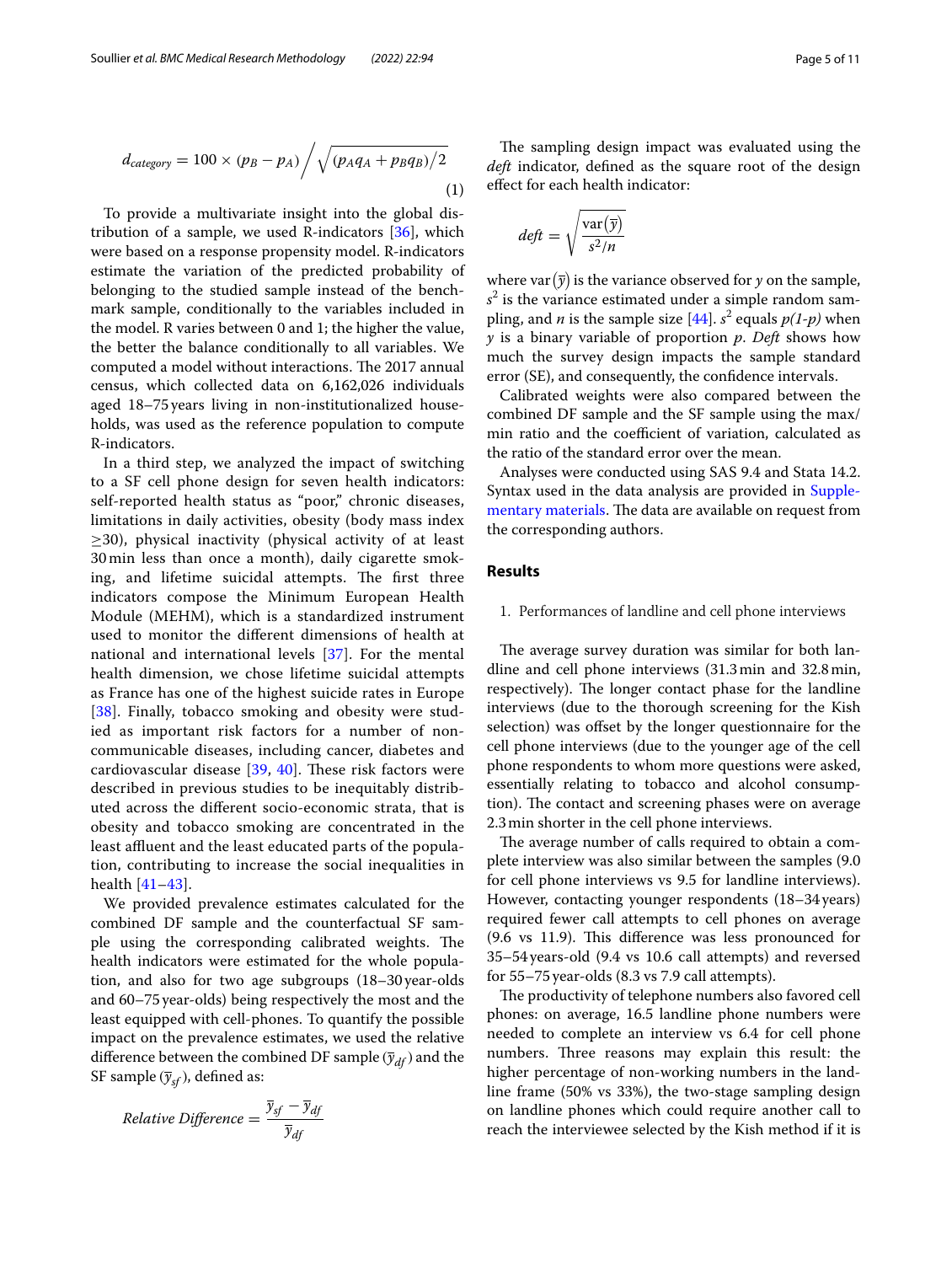<span id="page-5-0"></span>**Table 2** Prevalence estimates and standardized distances to the reference population for external covariates

|                                                                        | Reference population<br>(% ) | Dual-frame: combined<br>$(d^*)$ | Single-<br>frame: cell<br>phone<br>$(d^*)$ |  |
|------------------------------------------------------------------------|------------------------------|---------------------------------|--------------------------------------------|--|
| Sample size                                                            |                              | 25,319                          | 15,602                                     |  |
| Professional status (Labor Survey) (1)                                 |                              | 8.0                             | 7.8                                        |  |
| Employed                                                               | 58.7%                        | $-6.1$                          | $-4.3$                                     |  |
| Student                                                                | 5.0%                         | 9.2                             | 8.0                                        |  |
| Unemployed                                                             | 6.2%                         | 11.6                            | 12.0                                       |  |
| Retired/inactive                                                       | 30.2%                        | $-5.3$                          | $-6.9$                                     |  |
| Socio-professional group (Labor Survey) (2)                            |                              | 2.9                             | 2.8                                        |  |
| Farmer                                                                 | 1.7%                         | 0.8                             | 0.8                                        |  |
| Craftsperson, tradesperson, business owner                             | 6.3%                         | 0.0                             | 2.4                                        |  |
| Executive                                                              | 17.2%                        | $-7.1$                          | $-6.3$                                     |  |
| Intermediate occupations                                               | 25.1%                        | $-1.9$                          | $-1.9$                                     |  |
| Technicians                                                            | 27.9%                        | 3.1                             | 2.7                                        |  |
| Blue-collar worker                                                     | 21.8%                        | 4.5                             | 3.1                                        |  |
| Visit to a family physician in the last year (Health Insurance)<br>(3) |                              | 6.6                             | 8.2                                        |  |
| Yes                                                                    | 85.5%                        | $-6.6$                          | $-8.2$                                     |  |
| No                                                                     | 14.5%                        | 6.6                             | 8.2                                        |  |
| Mean D (1) (2) (3)                                                     |                              | 5.8                             | 6.3                                        |  |

Boldface entries correspond to results summed up at the variable level or to global distribution of the sample (mean D, R-indicator)

not the one who picked up the phone and if this person is not available, and the fact that people are close to their cell phone most of the time, as opposed to their landline phone. Indeed, 68% of the landline interviews were made among a household with more than one eligible person, and 31% of the landline interviews were not made with the person who picked up the phone.

Response rates were quite similar between landline and cell phone frames, being 37.8 and 34.8%, respectively, according to the AAPOR formula #3 (36.6% overall).

For more details on the performances of the landline and cell phone frames, see Supplementary Table [1](#page-9-4) in the Supplementary Material.

#### 2. Balance of calibration covariates (Table [1\)](#page-3-0)

Regarding the standardized distances to the reference population using design weights, we observed shorter distances for the combined DF sample for age (especially for the elderly) and educational level with the combination of landline and cell phone profles. On the other hand, the SF sample has quite shorter distances regarding sex and size of household. The combined DF sample and the SF sample had similar profles, with the latter being slightly better overall  $(D=4.7 \text{ vs } 4.9)$ . Some populations were underrepresented in both samples, such as people with primary education and households with more than three persons.

R-indicators corroborate these results, with a slightly better value for the SF sample compared to the DF sample.

3. Balance of external covariates (Table [2\)](#page-5-0)

Using calibrated weights for the combined DF, the combined DF sample and the SF sample had similar profles regarding professional status and socio-professional group, with an overrepresentation of unemployed people and a small underrepresentation of executives.

The estimate for visiting a family physician in the preceding year was slightly closer to the health insurance estimate in the combined DF sample than in the SF sample ( $D = 6.6$  vs 8.2).

Overall, the combined DF sample and the SF sample had good and similar D values for the external covariates.

4. Impact on estimates of health behaviors

Diferences between the combined DF sample and the SF sample were rather small on the seven health indicators studied here, after calibrating each sample to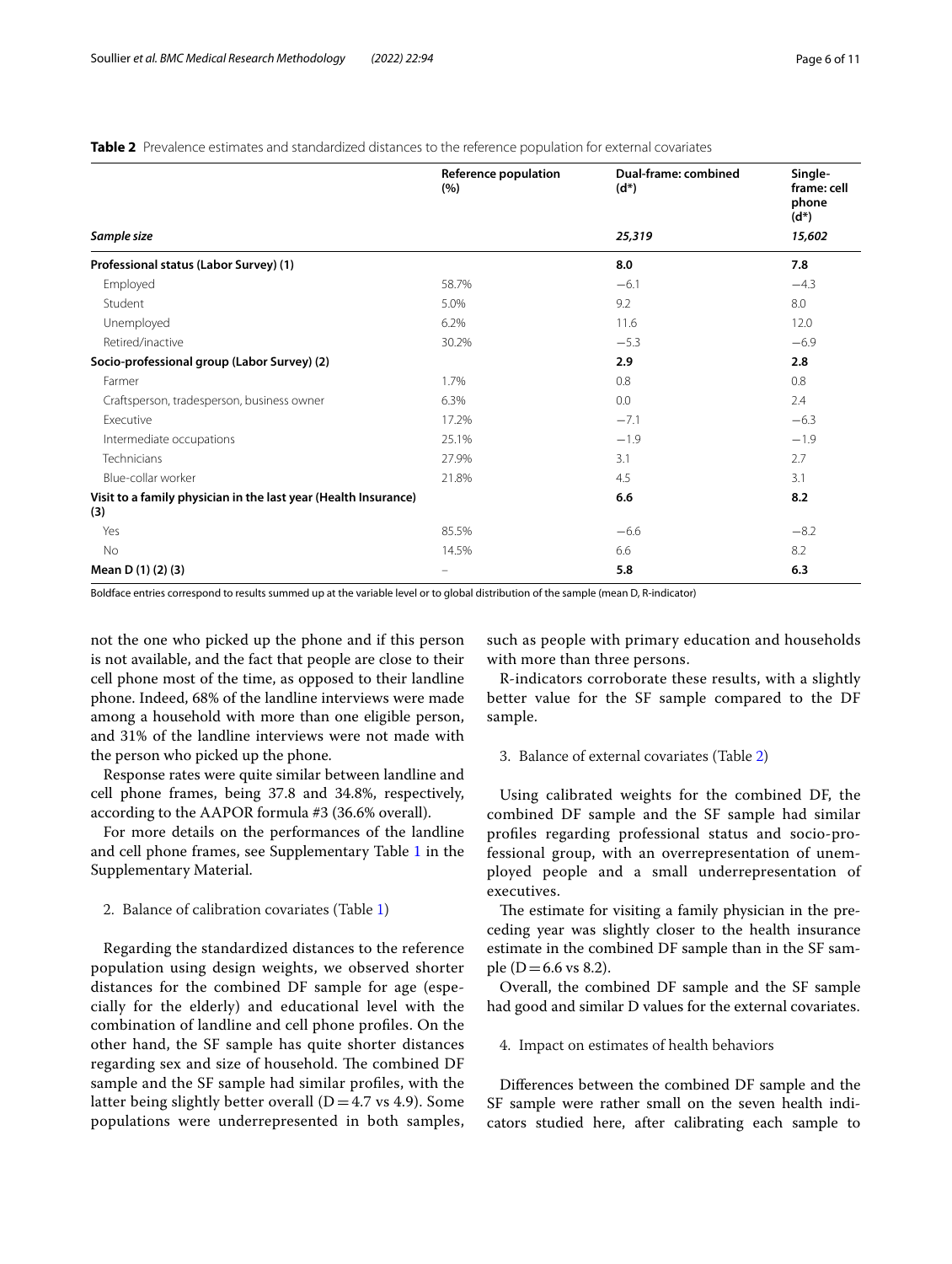## <span id="page-6-0"></span>**Table 3** Health behavior estimates and design efect in the combined dual-frame sample and the single-frame sample

|                                       | Dual-frame: combined ( $n = 25,319$ ) |             | Single-frame: cell $(n=15,602)$ |             | Relative<br>difference |
|---------------------------------------|---------------------------------------|-------------|---------------------------------|-------------|------------------------|
|                                       | % (SE)                                | <b>DEFT</b> | % (SE)                          | <b>DEFT</b> | %                      |
| Self-reported health status as "poor" | 6.0(0.2)                              | 1.30        | 5.7(0.2)                        | 1.21        | $-5.0$                 |
| Chronic diseases                      | 36.6(0.4)                             | 1.22        | 36.3(0.4)                       | 1.13        | $-0.8$                 |
| Limitations in daily activities       | 21.6(0.3)                             | 1.23        | 21.1(0.4)                       | 1.15        | $-2.4$                 |
| Obesity                               | 13.5(0.3)                             | 1.27        | 13.1(0.3)                       | 1.17        | $-3.2$                 |
| Physical inactivity                   | 8.7(0.2)                              | 1.32        | 8.9(0.3)                        | 1.20        | 2.0                    |
| Daily cigarette smoking               | 27.0(0.4)                             | 1.28        | 27.6(0.4)                       | 1.14        | 2.4                    |
| Lifetime suicidal attempt             | 7.2(0.2)                              | 1.28        | 7.4(0.2)                        | 1.15        | 2.4                    |

Analyses used corresponding calibrated weights for each frame (combined dual-frame and single-frame)

<span id="page-6-1"></span>**Table 4** Health behavior estimates in the combined dual-frame sample and the single-frame sample for 18–30 year-olds

|                                       | Dual-frame: combined ( $n = 4452$ ) | Single-frame: cell $(n=3503)$ | Relative<br>difference |
|---------------------------------------|-------------------------------------|-------------------------------|------------------------|
|                                       | % (SE)                              | % (SE)                        | %                      |
| Self-reported health status as "poor" | 1.9(0.3)                            | 2.1(0.3)                      | 7.8                    |
| Chronic diseases                      | 20.8(0.7)                           | 22.1(0.8)                     | 6.0                    |
| Limitations in daily activities       | 10.6(0.6)                           | 10.9(0.6)                     | 3.0                    |
| Obesity                               | 6.9(0.5)                            | 7.2(0.5)                      | 4.3                    |
| Physical inactivity                   | 6.9(0.5)                            | 6.1(0.5)                      | $-11.9$                |
| Daily cigarette smoking               | 34.5(0.9)                           | 35.5(0.9)                     | 2.9                    |
| Lifetime suicidal attempt             | 6.4(0.5)                            | 6.7(0.5)                      | 3.9                    |

Analyses used proper corresponding weights for each frame (combined dual-frame and single-frame)

<span id="page-6-2"></span>**Table 5** Health behavior estimates in the combined dual-frame sample and the single-frame sample for 60–75 year-olds

|                                       | Dual-frame: combined $(n=7226)$ | Single-frame: cell $(n=3161)$ | Relative<br>difference<br>% |
|---------------------------------------|---------------------------------|-------------------------------|-----------------------------|
|                                       | % (SE)                          | % (SE)                        |                             |
| Self-reported health status as "poor" | 8.7(0.4)                        | 8.1(0.6)                      | $-6.7$                      |
| Chronic diseases                      | 52.9(0.7)                       | 52.5(1.0)                     | $-0.9$                      |
| Limitations in daily activities       | 31.2(0.7)                       | 30.1(0.9)                     | $-3.5$                      |
| Obesity                               | 18.2(0.6)                       | 16.8(0.8)                     | $-7.9$                      |
| Physical inactivity                   | 8.9(0.4)                        | 9.5(0.6)                      | 5.9                         |
| Daily cigarette smoking               | 12.3(0.5)                       | 13.4(0.7)                     | 8.7                         |
| Lifetime suicidal attempt             | 6.2(0.3)                        | 6.7(0.5)                      | 8.2                         |

Analyses used corresponding weights for each frame (combined dual-frame and single-frame)

sociodemographic covariates (Table [3](#page-6-0)). The absolute differences for the health behavior estimates between the combined DF sample and the SF sample do not exceed 1 percentage point, with the maximum diference being 0.6 for daily smoking (Table [3\)](#page-6-0). The relative differences are up to -5.0% for self-reported health status (minimum -0.8% for chronic diseases). Diferences were greater for the estimations according to age group, with -11.9% relative diference for physical inactivity among younger

respondents (Table [4\)](#page-6-1), and  $+8.7%$  relative difference for daily smoking among elderly respondents (Table [5](#page-6-2)). However, this corresponds to rather minor absolute differences: 0.8 and 1.1 percentage points, respectively.

The design effect (*deft*) is always smaller for the SF sample (Table [3](#page-6-0)). The mean *deft* was 1.27 for the combined DF sample and 1.16 for the SF sample. Similarly, the coefficient of variation of the calibrated weights was smaller for the SF sample compared to the combined DF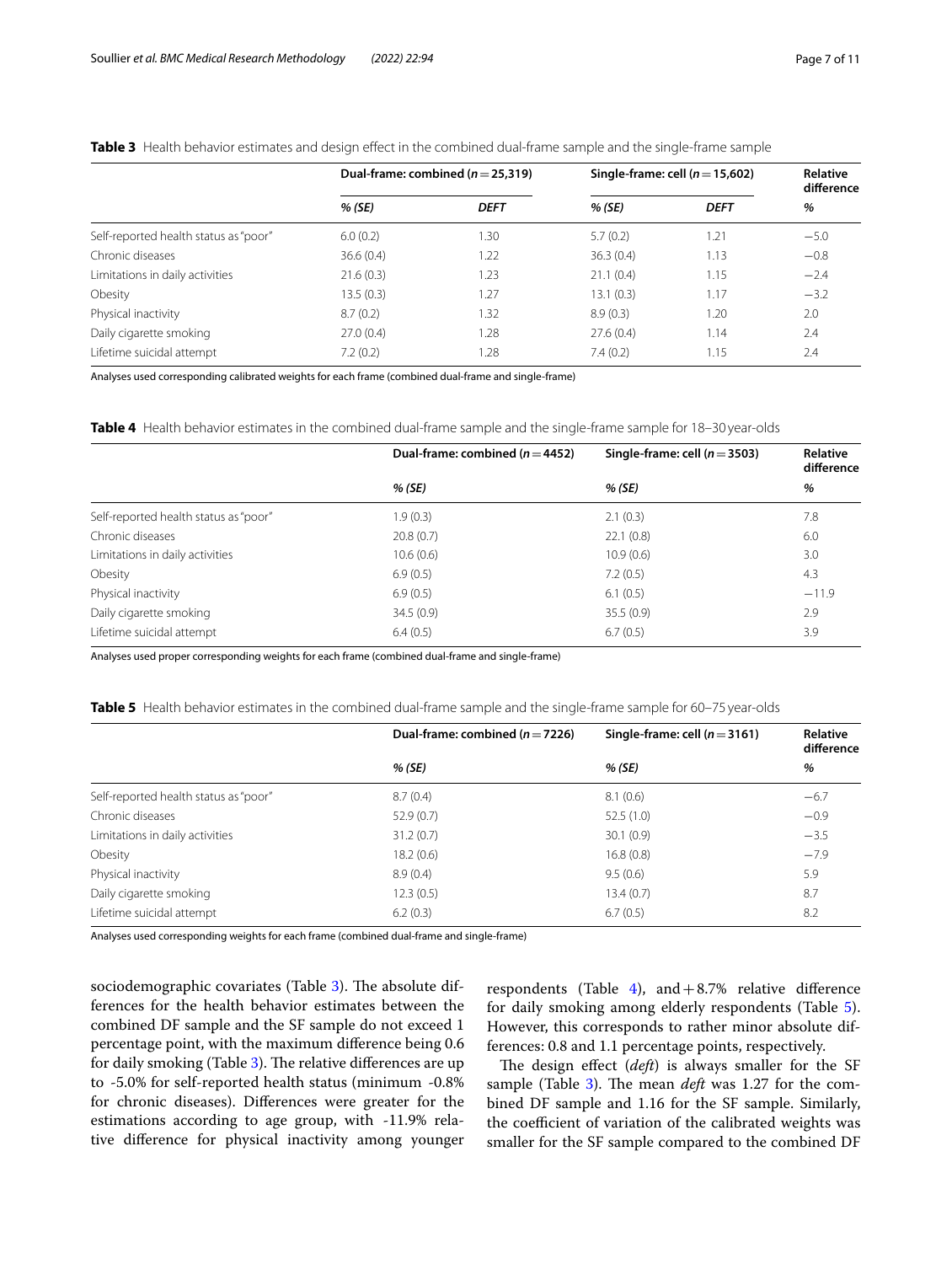sample (0.51 vs 0.71), as was the max/min ratio (36.81 and 116.24, respectively).

Multivariate analyses comparing cell phone and landline phone respondents of the DF sample for the seven health indicators are provided in the [Supplementary](#page-9-4)  [material](#page-9-4).

## **Discussion**

Our analysis provides original results that complement the few studies that have examined the impact of moving from a combined dual-frame (DF) design to a single-frame (SF) cell phone design for general population surveys using RDD  $[21, 22]$  $[21, 22]$  $[21, 22]$ . This approach uses a large cross-sectional health survey, relies on gold standards to fully scrutinize diferences in representativeness, and assesses this representativeness with appropriate tools such as the standardized distance and R-indicator.

Regarding the mean standardized distance, the combined DF sample and the SF sample have very similar profles, with a slightly better global representativeness for the SF design. However, looking further into the detail, the combined DF sample is closest to the reference population with regard to age and education level. Indeed, the SF sample underrepresents the elderly (>65years old) and the low educated. Despite a steady increase in the use of cell phone equipment during the last few decades, the elderly remain only partially equipped, as only threequarters of the population aged 65 years and over have a cell phone [\[45\]](#page-10-26).

After calibration, the combined DF sample and the SF sample present similar values concerning the distances to external covariates: unemployed people are overrepresented in both designs. The SF sample has a lower distance to socioeconomic references such as professional status, socio-professional group, and landline phone equipment, but a greater distance concerning administrative health data. Individuals who visited their family physician during the last year are slightly underrepresented in the SF sample, suggesting that a diferent selection bias or a measurement bias may exist among cell phone respondents.

Overall, diferences in health behavior estimates are rather small at the population level, being less than 0.6 percentage points or 5% of relative diference among the seven health indicators analyzed here. These results support the fact that moving to a SF cell phone design would have a minimal impact on public health messages issued from health surveys, as has already been concluded for public opinion surveys or youth risk behavior surveillance [\[22](#page-10-8), [23](#page-10-9)]. However, some diferences still exist. Cell phone respondents more often tended to be daily smokers and to report lifetime suicidal attempts (for older respondents), even after controlling for demographic characteristics. These results are consistent with those observed in other studies [[14,](#page-10-0) [30,](#page-10-11) [46](#page-10-27)]. As a consequence, a small diference in the estimate of the proportion of daily smokers is observed between the combined DF sample and the SF sample  $(+0.6$  point of prevalence). However, this diference is precisely in the signifcance area for the trend estimation of daily smoking, which is important since one of the main goals of this survey is to annually monitor tobacco consumption indicators and evaluate public policies.

Response rates, interview duration, and costs were similar in the cell phone and landline frames. However, cell numbers required fewer call attempts to complete an interview. Furthermore, as cell phones are considered to be personal equipment, no specifc questions on household composition were necessary to correctly weight the questionnaire, thus leading to a substantial reduction in the mean duration of the interview  $(>2 \text{min})$ . This onestage sampling contributes to a reduction in the variance of the weights and thus to greater precision This could represent a gain in terms of precision or cost, as fewer interviews could be conducted for the same level of precision.

To summarize, RDD conducted with only cell phones has several advantages over a combined DF landline and cell phone survey: shorter questionnaire duration, higher productivity, and greater precision. In addition, because cell phones are personal devices, response rates are more accurate.

Our analysis uses data back from 2017. However, phone equipment in France has not evolved much since then, with 84% equipped with landline phone in 2020 (vs 86% in 2017) and 94% equipped with cell phone (constant since 2017)  $[45]$  $[45]$  $[45]$ . The last figures obtained by the national institute for statistics -with a more robust methodology- in 2021 are 96% of the population equipped with a cellphone (77% with a smartphone) and 77% equipped with a landline phone. In this most recent years, the landline phone equipment has continued to decrease for the younger ones (65% of the 18–24years old in 2020 vs 81% in 2017) as the one of the cell phone has increased for the older ones (84% of the 70years old and older in 2020 vs 76% in 2017), thus reinforcing the coverage of a survey that would be conducted only on cell phone numbers. This trend should reduce differences between the DF and the cell phone SF designs. The other main change in this recent years is the increasing use of a smartphone (84% vs 73% in 2017), especially for the elderly and the low educated, opening the way to new designs involving the smartphone as a way to interact with interviewees.

The question of switching to a single-frame design was here examined using an "as-if" counterfactual scenario from a dual-frame sampled survey. Thus, the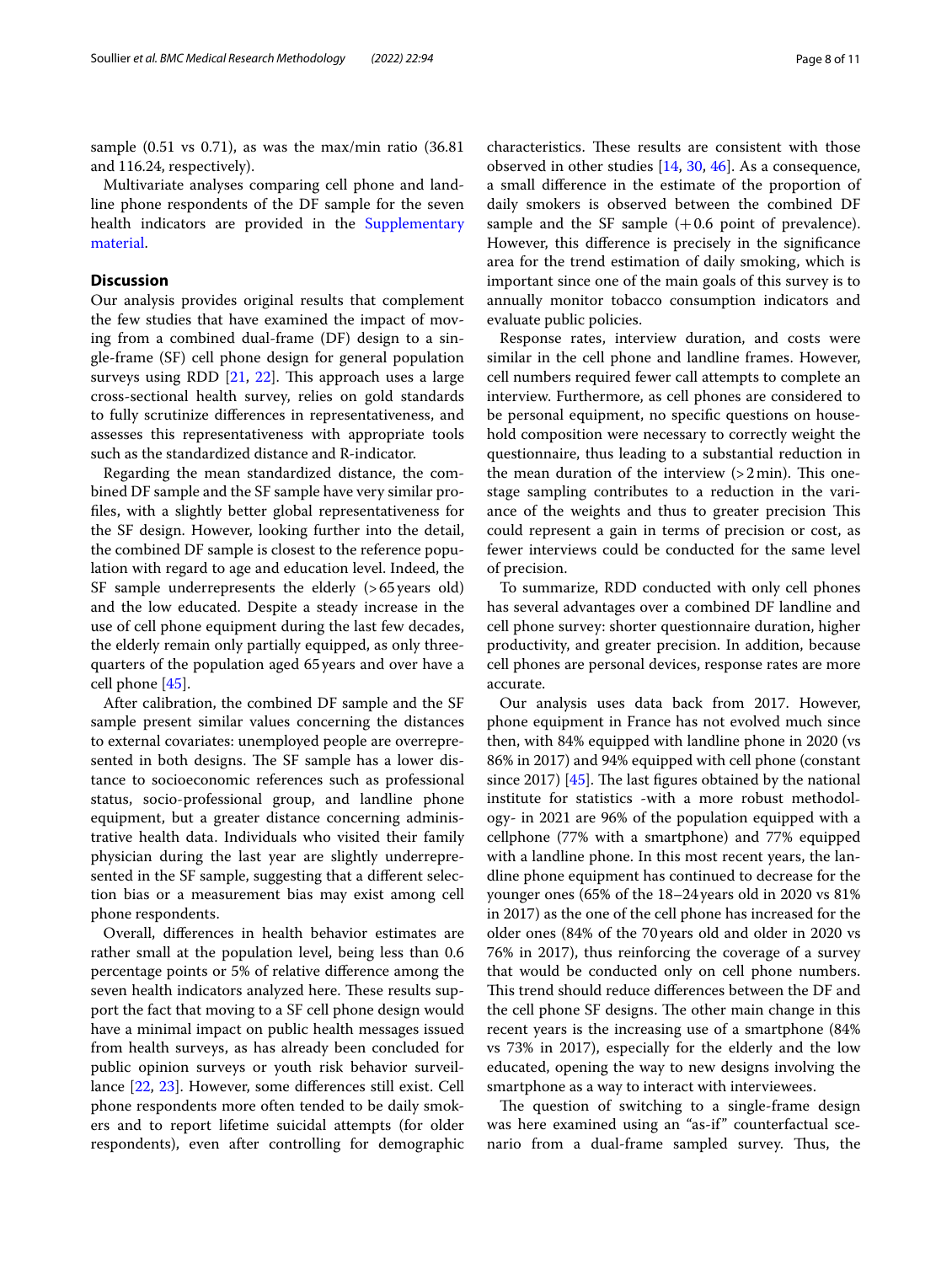single-frame respondents' sample is a subsample of the dual-frame respondents' sample and the two samples are not independent, preventing from testing diferences statistically. Thus, differences could be underestimated. However, even in this conservative scenario, diferences are revealed, especially in subgroups estimations.

One question that remains concerns the evaluation of the measurement bias between cell and landline phones. It was previously suggested that social desirability bias may increase in non-private situations and that cell phones could offer more opportunities to respond to the questionnaire in a private setting, as people can choose whether to answer the call and then where to go to continue the conversation after answering [\[47](#page-10-28)]. Despite multivariate adjustments (with age in a polynomial form), cell phone respondents showed specifc diferences compared to landline phone respondents (essentially for tobacco smoking and past suicidal attempts). These differences were more pronounced among the youth and the elderly. This suggests either a selection bias on unobservable characteristics (not included in the modeling) or a genuine measurement bias due to the interview context among others [\[47](#page-10-28)]. Disentangling the two is beyond the scope of this paper.

The dual-frame sampling was based on a stratification of 40% landline interviews and 60% cell phone interviews. As reliable estimates of the population's equipment and uses was not available in France at that time, these proportions were assessed jointly with the survey institute but might difer from reality. Clearly, an optimal initial allocation [\[48](#page-10-29)] or reweighting would have reduced the variance of the estimates; however, the gain in variance resulting from the exclusive use of cell phones is certain and no optimal allocation could compensate for it. Exploring the sensitivity of our results to variations of the proportions of mobile and landline telephone is beyond the scope of this paper. However, beside the gain in variance, one may also consider the gain in bias and in representativeness.

First, one way to improve the representativeness of the respondent sample would be to use external data relating to telephone equipment and usage as well as health data in the weighting procedure. Regarding health, obtaining the true number of medical consultations for the reference population is challenging, because of the long duration of the data collection (9 months). In addition, this requires the accurate self-reporting of health variables by respondents, even though they may be subject to memory biases. Self-reporting about telephone equipment and usage are probably more accurate in comparison. National ICT surveys will provide soon the proportion of individuals equipped with a landline, cell phone, or smartphone, and their propensity to answer a call on each type of telephone. As the type of telephone is still linked to health behaviours, this is promising. Second, because there is a measurement bias when comparing answers obtained through mobile and landline telephone, the choice of the allocation of mobile and landline telephone in the sampling or reweighting design may also consider reference values for the variables of interest (obtained through counterfactual mod-

Some individuals only own a landline telephone: no weighting procedure can correct for this non-coverage, which exposes phone surveys to a potential non-response bias if these non-respondents difer from respondents. Finding an adapted approach to adjust for phoneless and landline-only households in public health research is thus at stake  $[49]$ . The relevance of such weighting depends on the goal of the survey (trend monitoring or exact point estimates) as well as the variables and topics. For this purpose, control samples obtained using diferent data collection methodology would provide external benchmarks on key variables, which could be used in the weighting procedure, provided that the data collection method does not produce measurement biases [[50](#page-10-31), [51\]](#page-10-32).

elling or a reference survey).

Finally, in France, only landline numbers from agreeing owners are recorded in the telephone directory, in which only 25% of households are effectively present. As a consequence, letters can only be sent in advance to these households, although this approach substantially enhances the response rate [\[52](#page-10-33)[–54](#page-10-34)]. In addition, in France as in some other countries, a legal disposition allows any telephone owner to register in a fle that prevents any commercial use of his number. Consequently, calls tend to be less accepted when the number is unknown: a substantial proportion of the cell phone owners never answers incoming calls from an unknown number, and in addition it is very easy to ban numbers with these devices. In France in 2021, according to the last ICT survey, 27% of the people owning exclusively a cell phone state that they systematically refuse incoming calls or flter those from an unknown number; this is also the case of 50% of the people owning exclusively a landline (compared to 16.5% of those owning the two). Pre-notifcation short text messages are also efective in improving participation [[19\]](#page-10-5), although the length of the message is usually set to the standard 160 characters (including spaces). New perspectives are now emerging, as a greater proportion of the population owns a smartphone. This technological support would allow a more detailed message to be sent in advance, although conducting rigorous experiments to assess the efficacy of such electronic advance letters is still required.

One remaining specifcity of France is that it appears to be relatively unafected by the ongoing decline in survey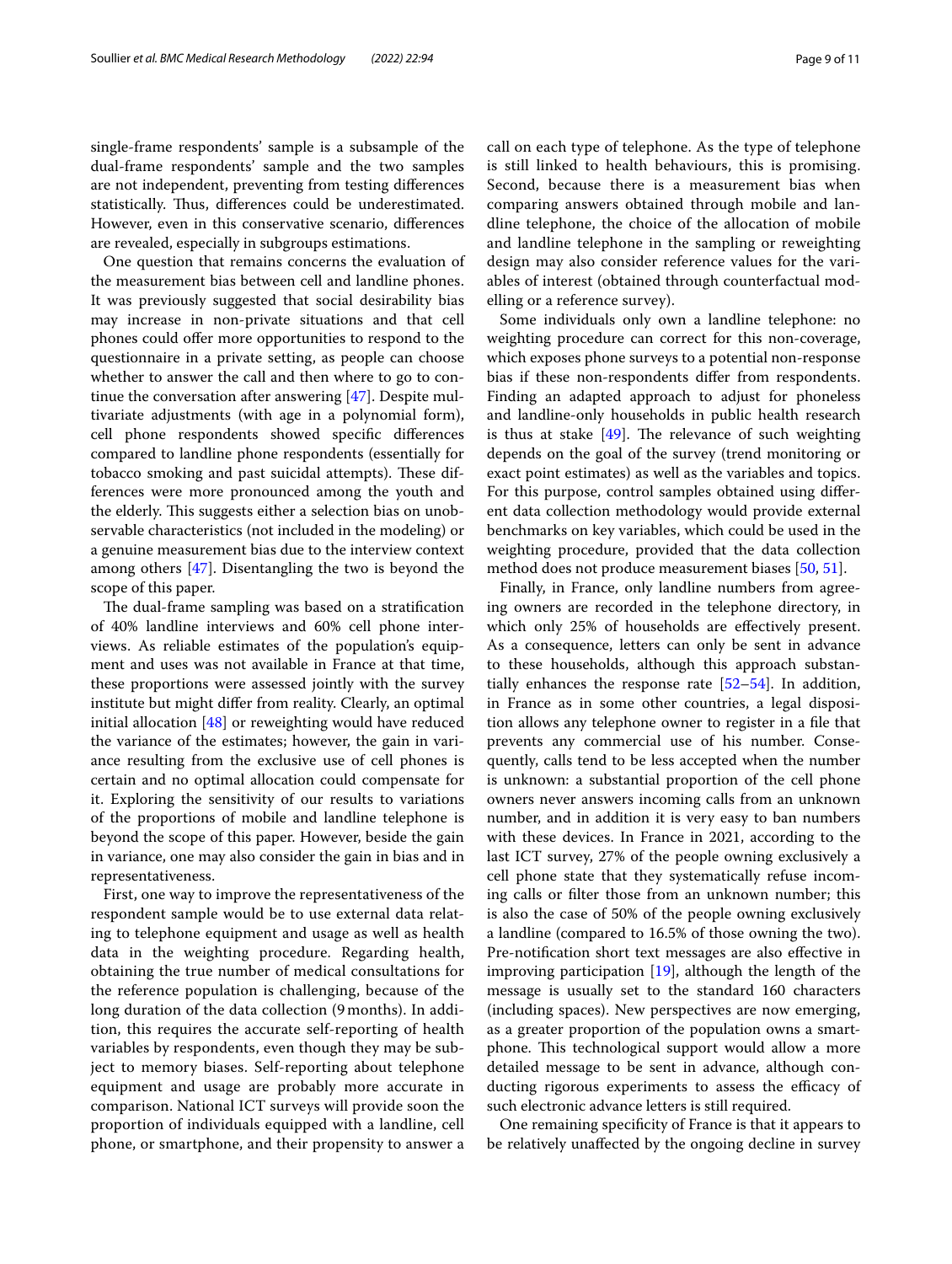response rates compared to most countries in Europe or the United States [[55\]](#page-10-35): response rates of probability dualframe telephone surveys commonly exceed 45% [\[56](#page-10-36), [57](#page-10-37)] and even reaches 70% in the Survey of Consumer Attitudes of the National Institute of Statistics [\[58](#page-10-38)] compared to about 16% in the USA (Dutwin and Lavrakas, 2017).

## **Conclusion**

Switching from a dual-frame landline and cell phone random telephone survey to a single-frame cell phone design has a number of practical advantages. However, the different aspects of the survey quality had to be studied to make a decision. In terms of sociodemographic characteristics of the respondents' sample, the dual-frame includes more low educated respondents, more old respondents as well as more individuals from rural areas, leading to a slight better representativeness when considering studying such subpopulations. On the other hand, as less social desirability is expected on cell-phone answers, the singleframe could provide estimations closer to the real measure. Finally, the importance of evaluating trends over time should be considered, as the change of sampling frame would inevitably lead to a break in series. Further studies are needed to explore the scope of possibilities.

#### **Abbreviations**

RDD: Random digit dialing; DF: Dual-frame; SF: Single-frame.

## **Supplementary Information**

The online version contains supplementary material available at [https://doi.](https://doi.org/10.1186/s12874-022-01573-1) [org/10.1186/s12874-022-01573-1](https://doi.org/10.1186/s12874-022-01573-1).

<span id="page-9-4"></span>**Additional fle 1 : Supplementary Table 1.** Call outcomes, interview characteristics, and rates according to landlines, cell phones, and all types for the dual-frame sample. **Supplementary Table 2.** Health behavior estimates for landline and cell phone respondents in the Health Barometer survey 2017.

<span id="page-9-3"></span>**Additional fle 2.** Names of variables.

#### **Acknowledgements**

Not applicable.

#### **Authors' contributions**

NS, SL and JBR made substantial contributions to the conception of the work; NS made the analyses; NS, SL and JBR made the interpretation of data; NS have drafted the work and SL and JBR have substantively revised it. All authors read and approved the fnal manuscript.

#### **Authors' information**

Not applicable.

#### **Funding**

Not applicable.

#### **Availability of data and materials**

The datasets used and/or analyzed during the current study are available from the corresponding author on reasonable request.

#### **Declarations**

#### **Ethics approval and consent to participate**

According to French law, this study did not have to obtain the approval of a national ethics committee, as it is not legally considered as research involving human beings, and it relies only on the collection of anonymous data. Participation was anonymous and voluntary. In accordance with the guidelines of the French Data Protection Authority (Commission Nationale de l'Informatique et des Libertés, CNIL), all subject included in this study gave their informed verbal consent to participate before the telephone interview.

#### **Consent for publication** Not applicable.

#### **Competing interests**

The authors declare that they have no competing interests.

#### **Author details**

1 Santé publique France, DATA, Unité Enquêtes, 12 rue du Val d'Osne, 94415 Saint-Maurice Cedex, France. <sup>2</sup>Insee, 88 avenue Verdier, 92120 Montrouge, France.<sup>3</sup> Equipe S-Pri, INSERM UMR-1178, CESP, Université Paris-Sud, Faculté de Médecine Paris-Sud, F‑94276 Le Kremlin Bicêtre, France.

#### Received: 8 September 2021 Accepted: 2 March 2022 Published online: 03 April 2022

#### **References**

- <span id="page-9-0"></span>1. AAPOR. New considerations for survey researchers when planning and conducting RDD telephone surveys in the U.S. with respondents reached via cell phone numbers 2010 Available from: [https://www.aapor.org/](https://www.aapor.org/AAPOR_Main/media/MainSiteFiles/2010AAPORCellPhoneTFReport.pdf) [AAPOR\\_Main/media/MainSiteFiles/2010AAPORCellPhoneTFReport.](https://www.aapor.org/AAPOR_Main/media/MainSiteFiles/2010AAPORCellPhoneTFReport.pdf) [pdf.](https://www.aapor.org/AAPOR_Main/media/MainSiteFiles/2010AAPORCellPhoneTFReport.pdf) Accessed 29 Mar 2022.
- 2. Mohorko A, de leeuw E, Hox J. Coverage Bias in European telephone surveys: developments of landline and Mobile phone coverage across countries and over time. Survey Methods: Insights Field. 2013;13.
- 3. Brick JM, Brick PD, Dipko S, Presser S, Tucker C, Yuan Y. Cell phone survey feasibility in the US: sampling and calling cell numbers versus landline numbers. Public Opin Q. 2007;71(1):23–39.
- <span id="page-9-1"></span>4. Keeter S, Kennedy C, Clark A, Tompson T, Mokrzycki M. What's missing from national landline RDD surveys? The impact of the growing cell-only population. Public Opin Q. 2007;71(5):772–92.
- <span id="page-9-2"></span>5. Kennedy C. Evaluating the effects of screening for telephone service in dual frame RDD surveys. Public Opin Q. 2007;71(5):750–71.
- 6. Boyle JM, Lewis F, Teft B. Segmented or overlapping dual frame samples in telephone surveys. Survey. Practice. 2013;3(6)
- 7. Battaglia MP, Eisenhower D, Immerwahr S, Konty K. Dual-frame weighting of RDD and cell phone interviews at the local level. In: 2010 Proceedings of the annual meeting of the American Statistical Association [CD-ROM] Alexandria, VA. Chicago: American Statistical Association; 2010. [https://](https://www.aapor.org/Education-Resources/Reports/Cell-Phone-Task-Force-Report/References.aspx) [www.aapor.org/Education-Resources/Reports/Cell-Phone-Task-Force-](https://www.aapor.org/Education-Resources/Reports/Cell-Phone-Task-Force-Report/References.aspx) [Report/References.aspx.](https://www.aapor.org/Education-Resources/Reports/Cell-Phone-Task-Force-Report/References.aspx) Accessed 29 Mar 2022.
- 8. Callegaro M, Ayhan O, Gabler S, Haeder S, Villar A. Combining landline and mobile phone samples: a dual frame approach; 2011.
- 9. Brick JM, Cervantes IF, Lee S, Norman G. Nonsampling errors in dual frame telephone surveys. Surv Methodol. 2011;37(1):1–12.
- 10. Wolter KM, Ganesh N, Copeland KR, Singleton JA, Khare M. Estimation tools for reducing the impact of sampling and nonresponse errors in dual-frame RDD telephone surveys. Stat Med. 2019;38(23):4718–32.
- 11. Barr ML, van Ritten JJ, Steel DG, Thackway SV. Inclusion of mobile phone numbers into an ongoing population health survey in New South Wales, Australia: design, methods, call outcomes, costs and sample representativeness. BMC Med Res Methodol. 2012;12:177.
- 12. Levine B, Berzofsky ME, Hampton J, Battles HB. Telephone surveys under different frame constructions—evaluating diferences in estimates, precision, and cost. Int J Soc Res Methodol. 2019;22(4):417–30.
- 13. del Mar AM. Analysing landline and cell-phone surveys in health studies. Investigación Operacional. 2018;38(1):14–8.